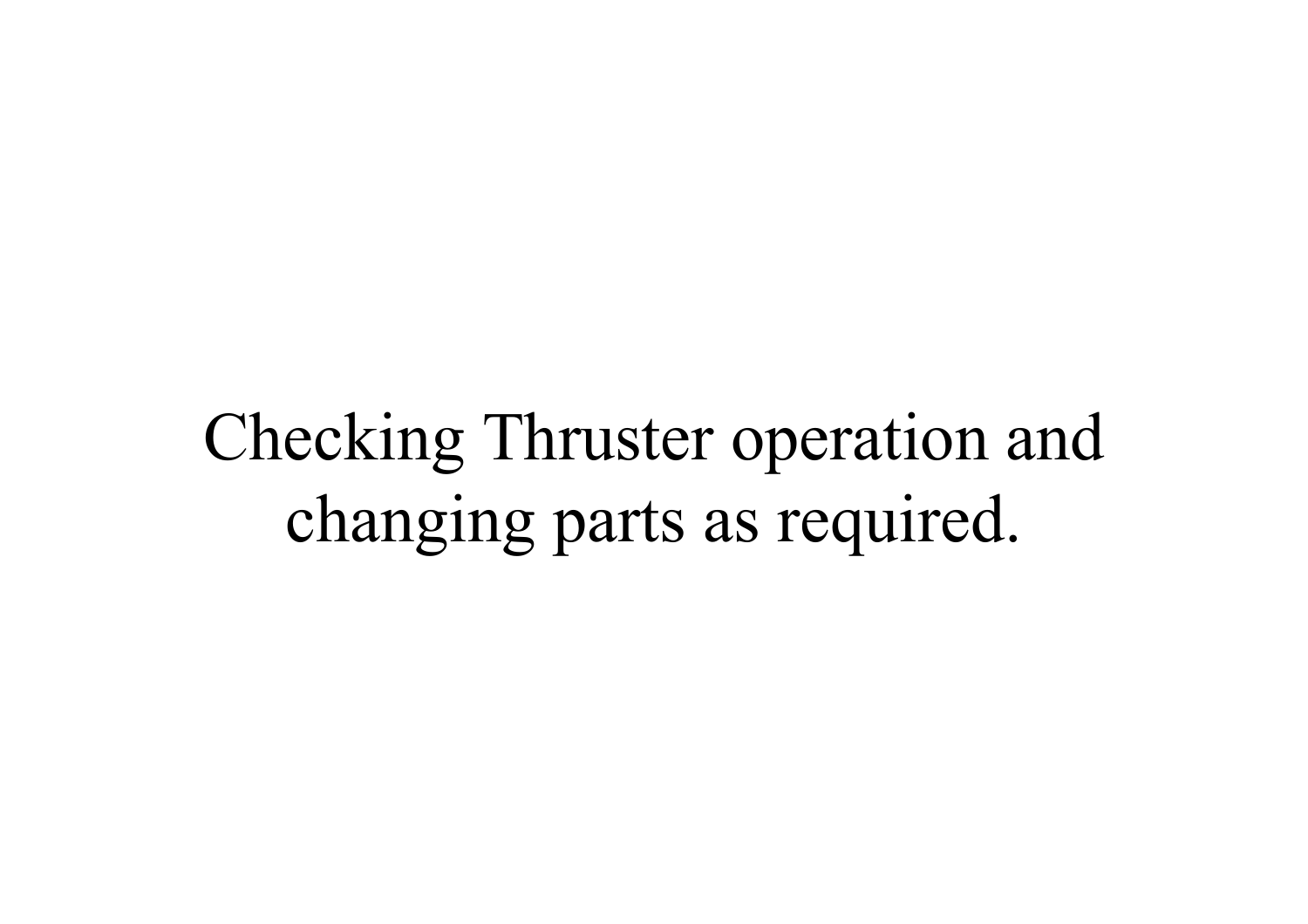No Thrust, before replacing parts do the following easy checks

•



- Is Power On, Correct Fuse fitted & O.K. If fuse blown check prop rotates, if boat in the water, remove 4 motor bolts and motor to get access to input shaft.
- Voltage at motor when operated should be at least  $10v / 21.5v$ . If volts are low then battery isn't charged or cables are to small.
- Check motor polarity at same time, if  $pos + \&$  neg- are reversed, electronics will be 'blown'.
- •Start deeper investigation.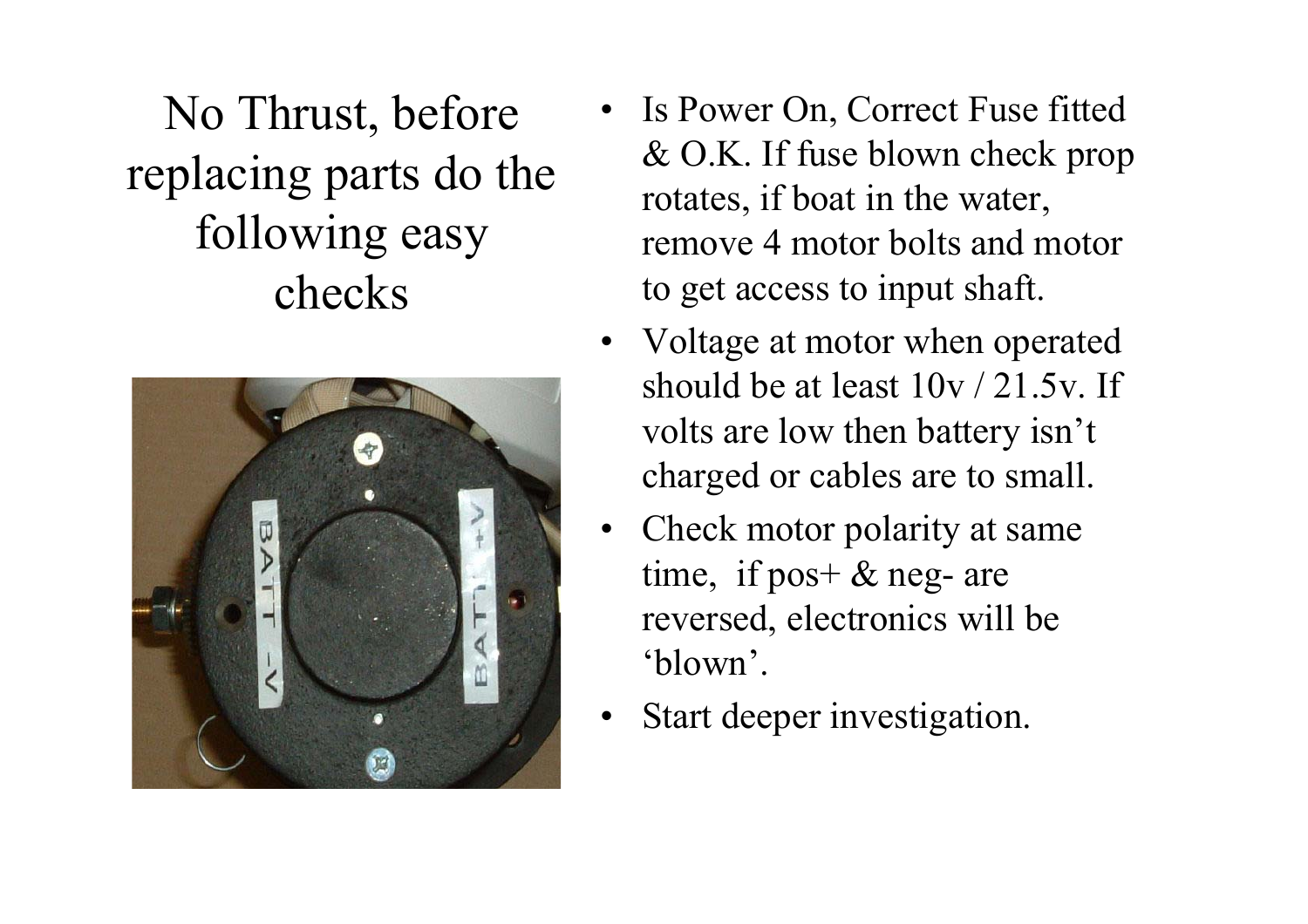Both controller types have, red wire pos+, black neg-, blue thrust port, grey thrust starboard. Some control leads have 4 numbers black wires.



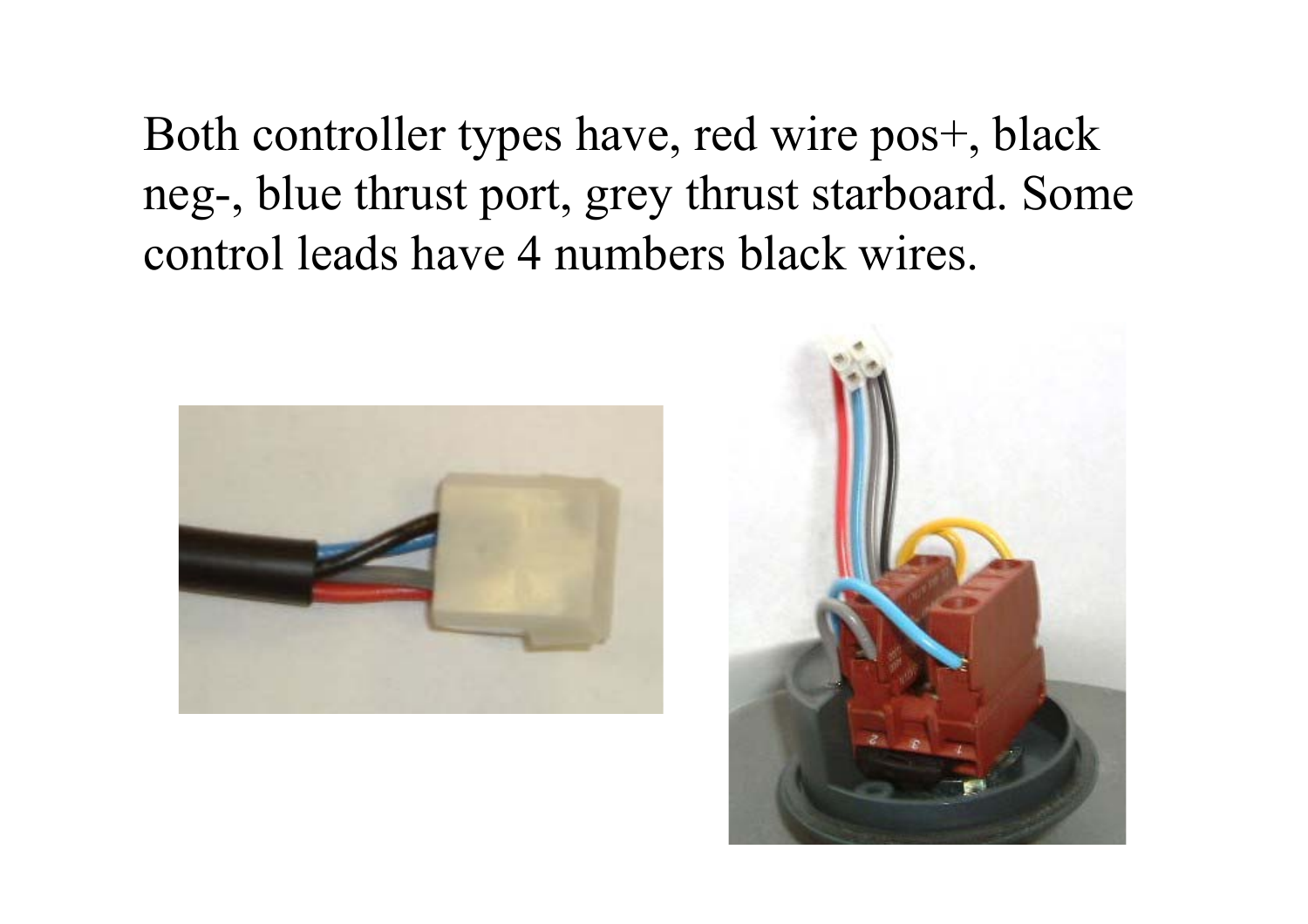Confirm fault is with black box or Motor by checking Thruster operation using a simple switch into black box socket.



- One wire into Black lead and one into Blue. Operate.
- Change Blue connection into Grey. Operate.
- If Thruster works in both directions fault is with controller or connecting leads. Replace each in turn and. Test.
- If no Thrust then fault is with motor or black box.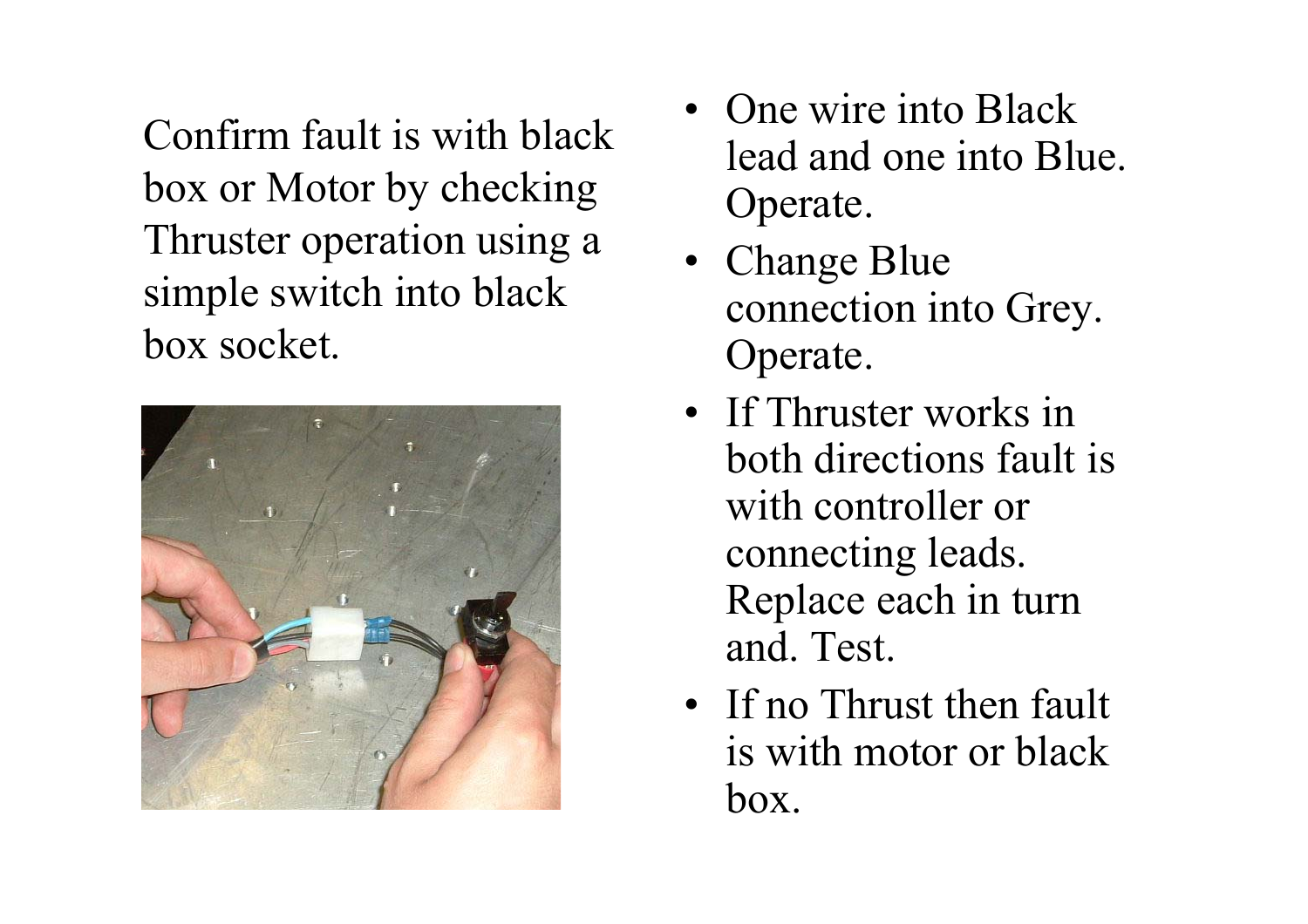At this stage the Thruster operation can be checked using a simple switch.



- •Disconnect black box wires from solenoid and motor
- •Connect a lead from Solenoid pos+ feed to a coil bottom connection.
- •Connect Black wire from Motor Thermal trip to the switch & then to a solenoid coil top connection. Operate.
- •Swap leads to opposite coil for other direction. Operate.
- • If no Thrust or only Thrust in one direction replace motor assembly.
- • If Thruster operates change black box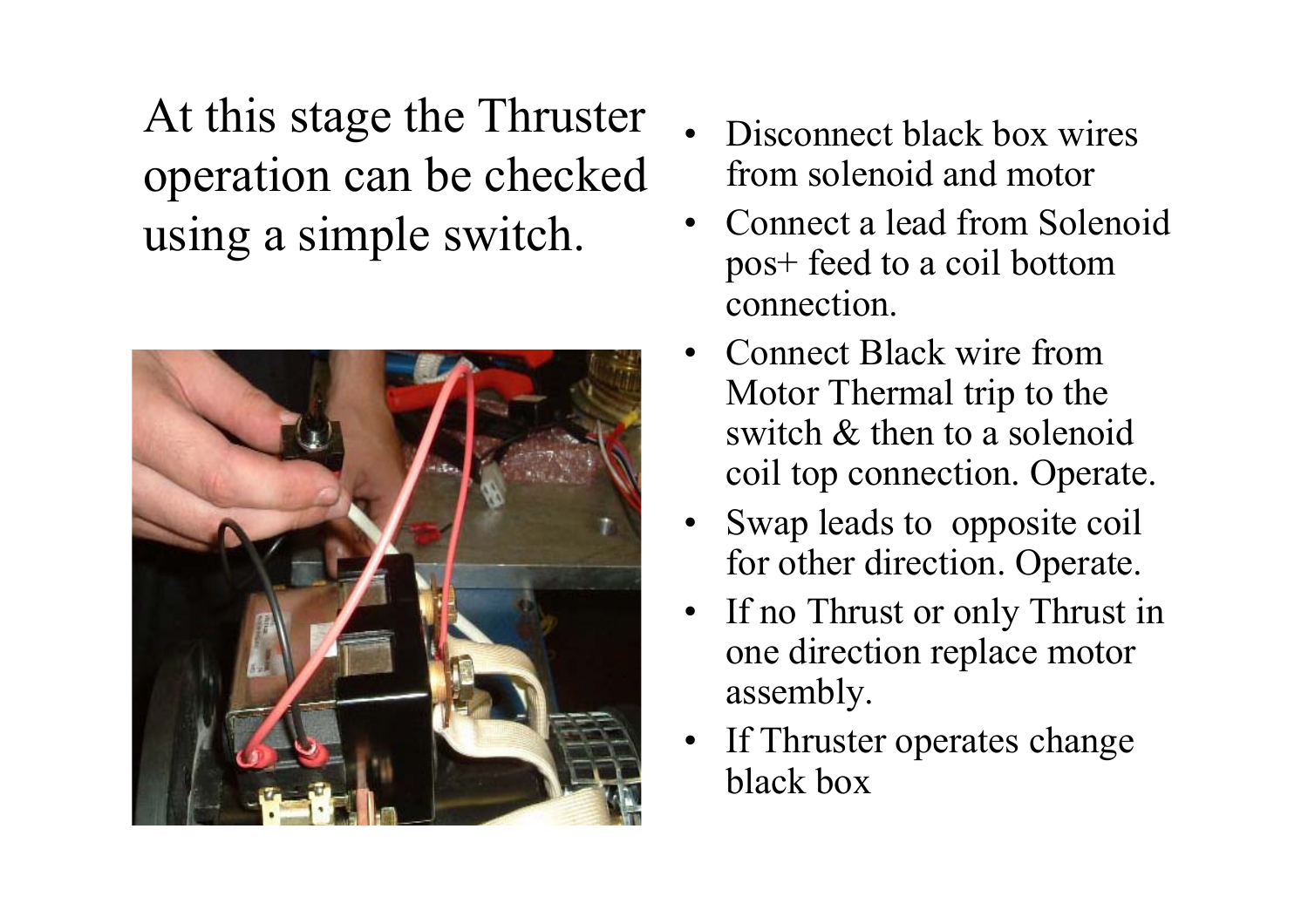## Motor assembly or black box replacement

- Switch off main power
- Disconnect power leads
- Remove 4 bolts & lift off motor.
- Replace with new motor assembly. Test.
- Or take motor to bench.

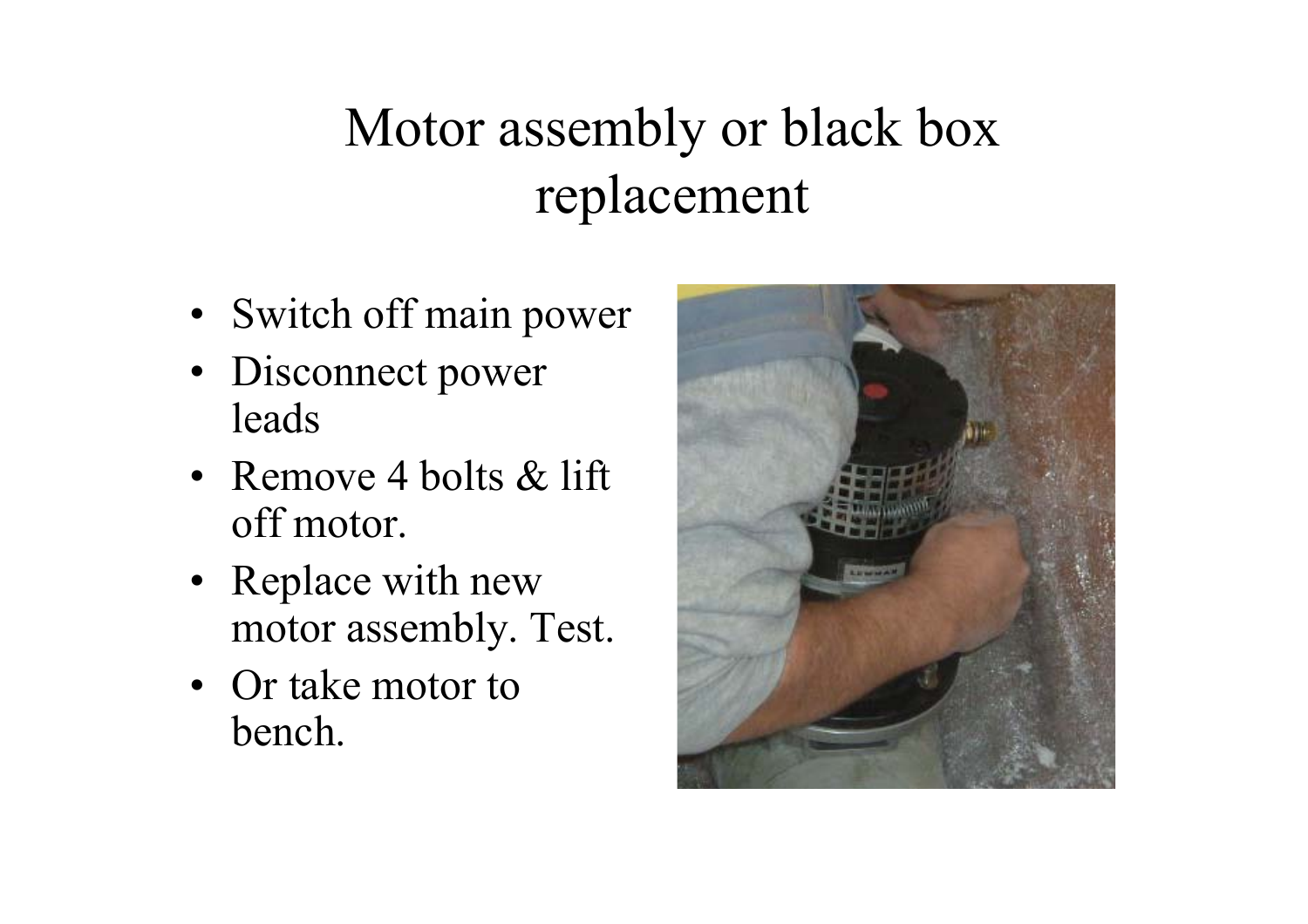Undo 2 screws and remove cover. Make a note of all wire and cable positions. Picture is typical, each Motor size will have different connections.



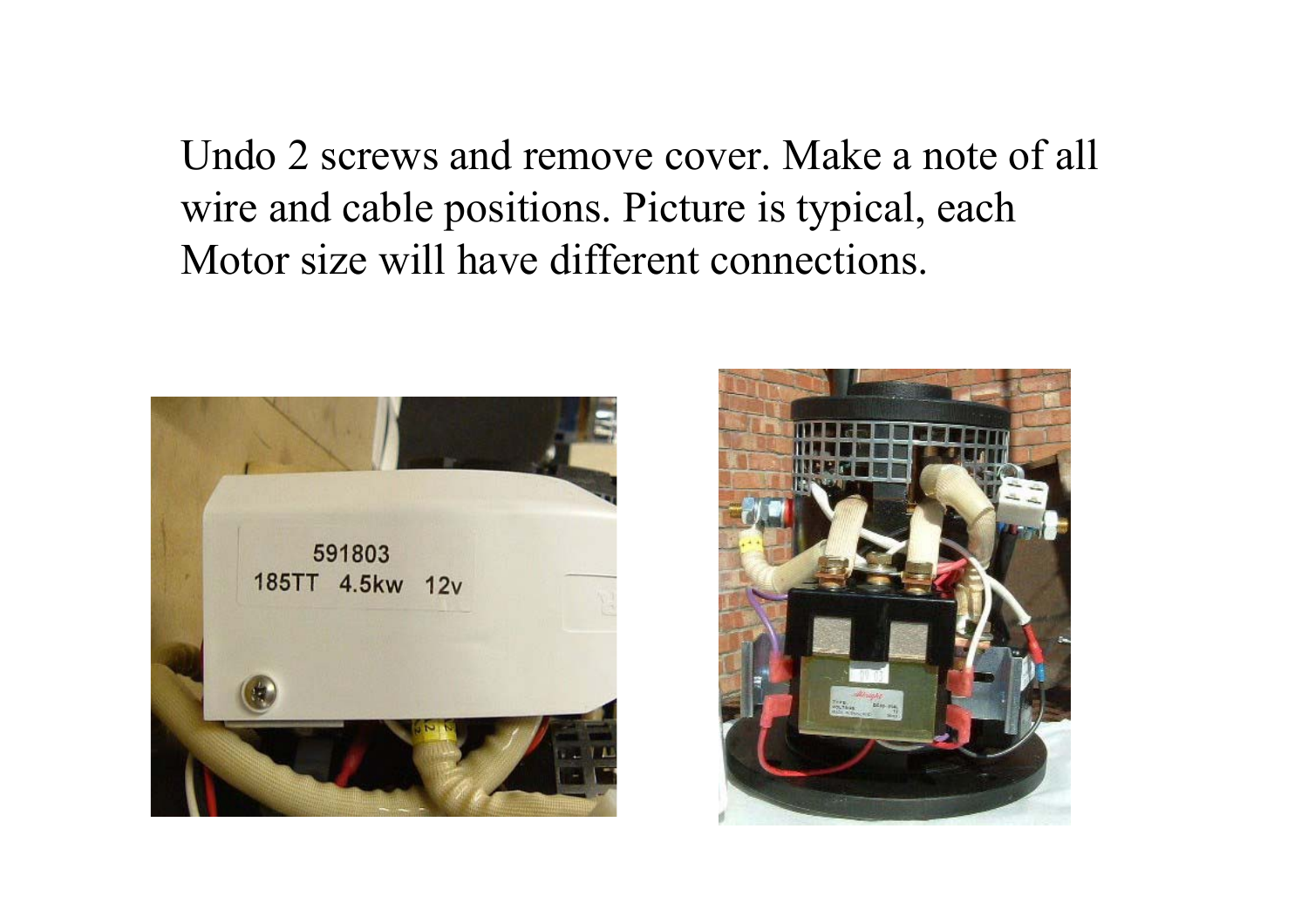Remove clip, note wires are between bracket and solenoid, remove old black box. Remove diodes assemblies from solenoid terminals if fitted (Mk1 black box). If diodes had red at top this would have caused fault. Discard both items. Assemble new black box with wires between bracket and solenoid. If removed, bolt motor back on to saddle.

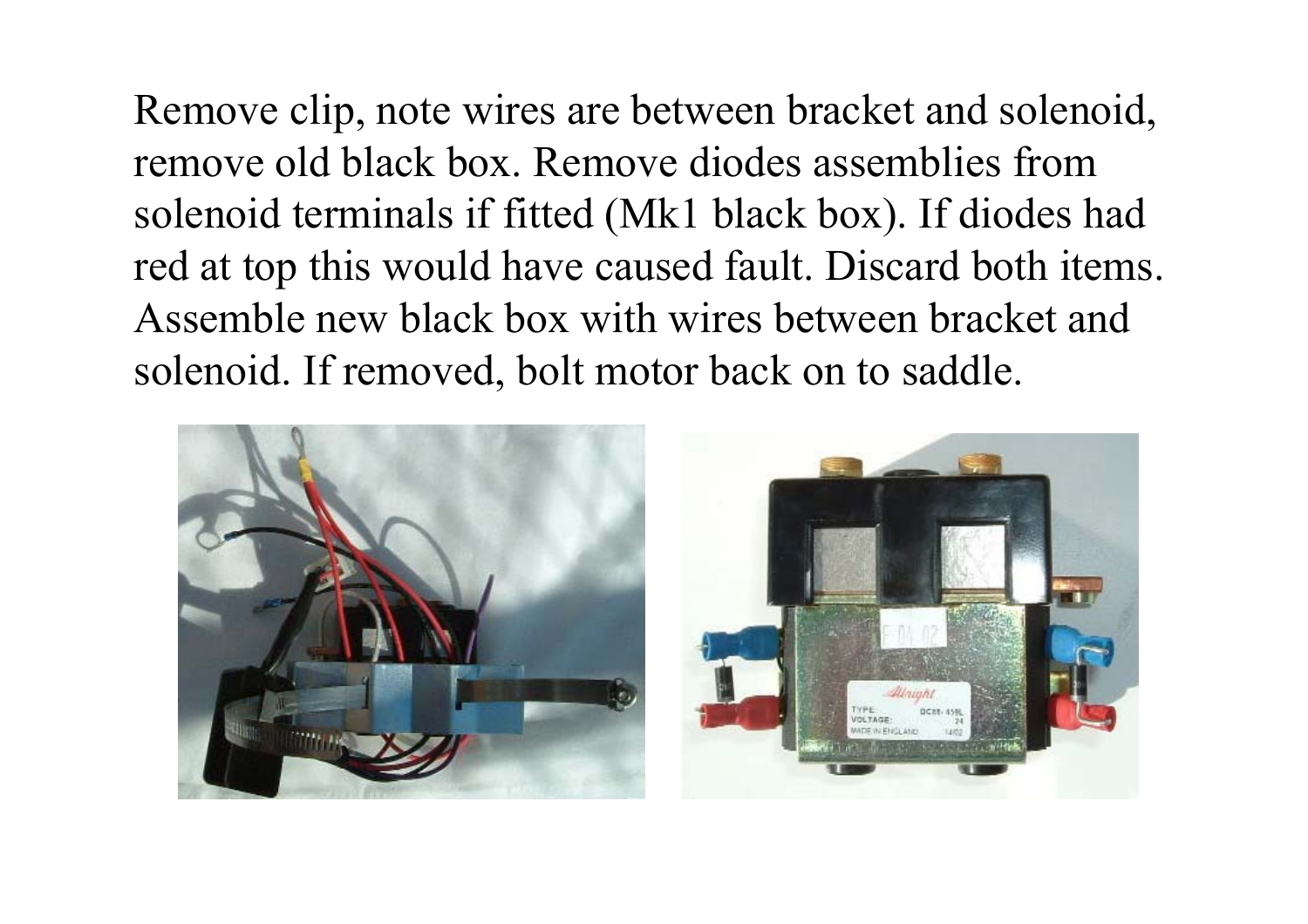Connect as follows, Mk2 black boxes have diodes built in, 90deg connectors and are stamped 2.

- White wire Top R.H
- •Mauve wire Top L.H
- •Red wires to Bottom terminals.
- Red ring to rear pos+ stud.
- •Black to motor thermal switch.
- Black with ring to Motor neg- stud.
- •Complete assembly. Test